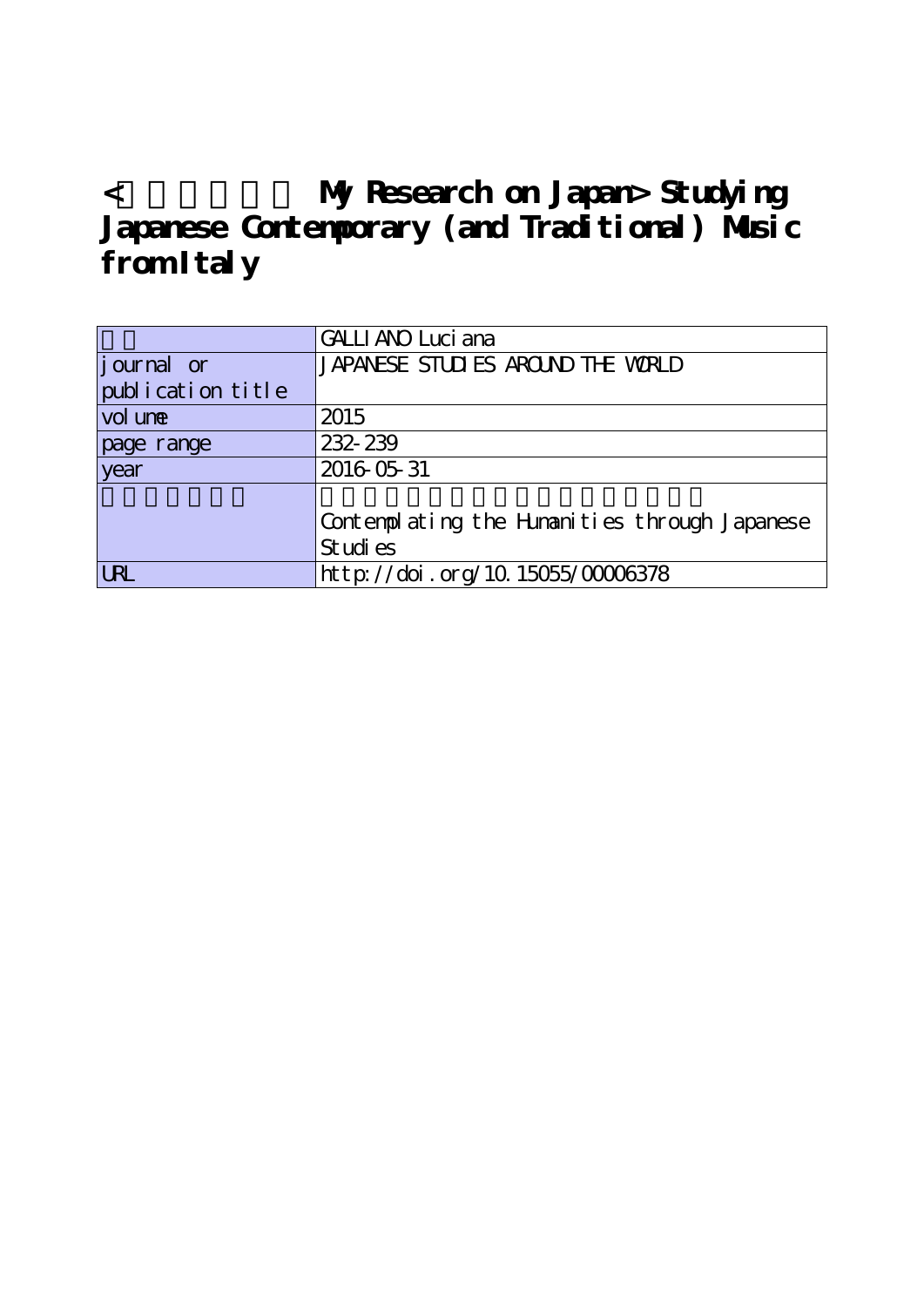## Studying Japanese Contemporary (and Traditional) Music from Italy

## Luciana Galliano

Japanese musical sounds were among the first objects of the new ethnomusicological research in the early twentieth century, an interest that challenged the harsh opinion of Japanese music held by Jesuit missionaries in the seventeenth century, who noted that "our vocal and instrumental music wounds their ears, and they delight in their own music which truly tortures our hearing."<sup>1</sup> It was at the Berlin School of Comparative Musicology that Japanese music samples (contemporary by necessity) were recorded at the Phonogram Archive of the Society for Oriental Music Research, founded by Carl Stumpf and Erich von Hornbostel in 1900<sup>2</sup>

There were monographs about Japanese music and musical instruments, the first written by Leopold Müller (1874), then by Francis Piggott (1893) and Rudolph Dittrich (1897), followed by Noël Peri (1939), but these were concerned with traditional music, which although fascinating and unique, no longer enjoyed favor in Japanese society, where the popularity of Western music had been firmly entrenched since the beginning of the nineteenth century. Since its introduction, mainly through school education,<sup>3</sup> there have been Japanese composers, musicians, orchestras, conductors and musicologists in the Western tradition, making up a successful and complete musical world, which is in turn the result of a large project of acquiring knowledge and inevitable exchange.

In the 1980s, fully trained in music and with an M.A. in musicology, I was very much aware of the discourse on contemporary music in the West (in which I specialized) but had never heard of a Japanese discourse, or indeed anything similar related to the Japanese experience of incorporating Western music and developing an (inter)national musical language that built upon their native tradition.

My eyes were opened thanks to the 21st Annual Festival Pontino in 1985, in which a workshop on Contemporary Music, chaired by Goffredo Petrassi, was dedicated to Japan. It was an important event that hosted, in beautiful locations such as Fossanova and Caetani castle at Sermoneta, figures from the musical world such as musicologist

<sup>1</sup> Boxer 1951, p. 77.

<sup>2</sup> McCollum and Hebert 2014, p. 310.

<sup>3</sup> Galliano 2002, Chap. 3, pp. 1, 93.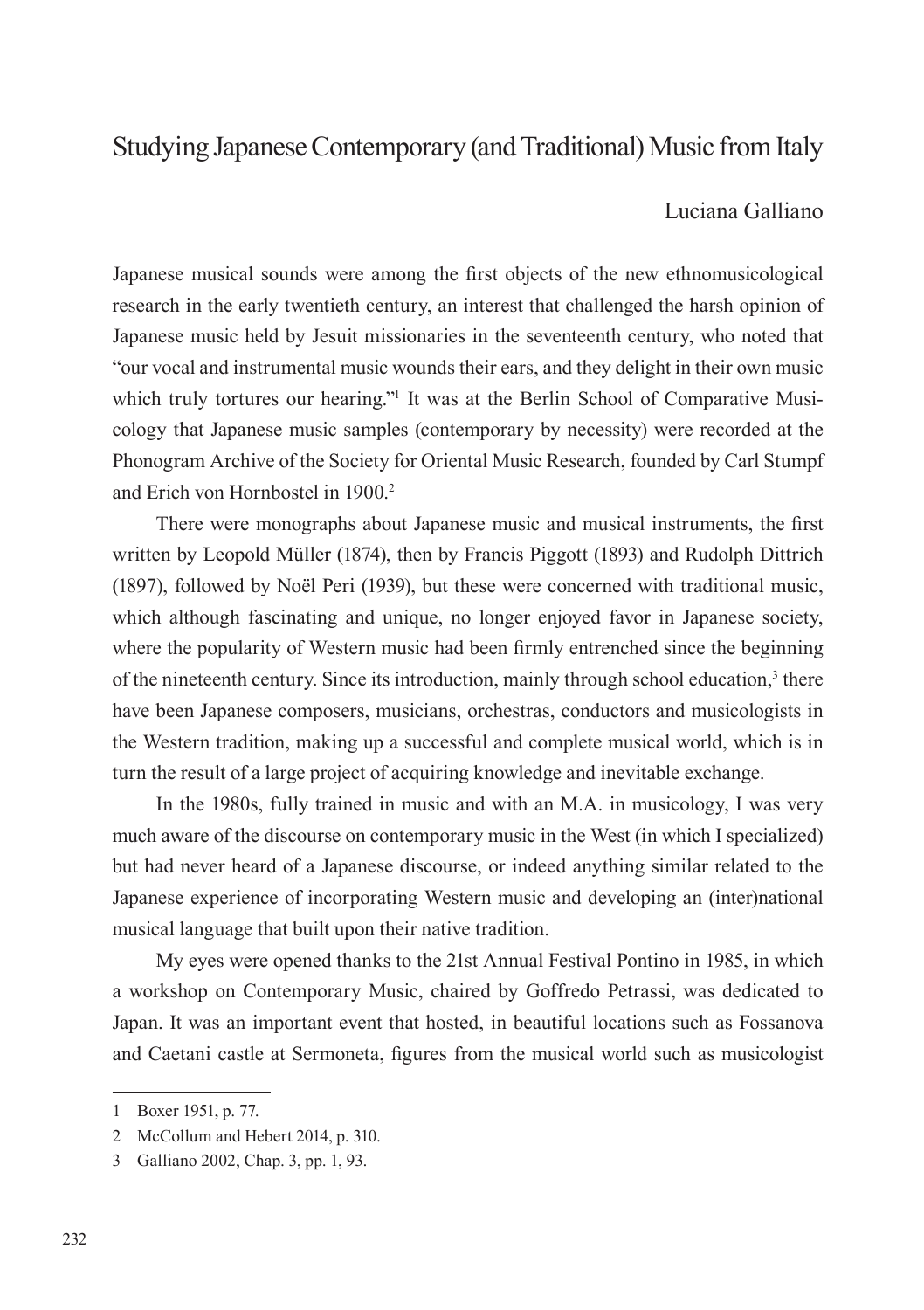Charles Rosen, interpreters Alicia De Larrocha, Cecilia Gasdia, Massimiliano Damerini, Roberto Fabbriciani, and so on. The Festival Director, Riccardo Cerocchi, wrote in the program notes (which contained some explanations in Japanese): "Distinguished Japanese musicians [...] have honored us with their participation [...] This unique and coveted opportunity for dialogue is realized during three days of work with a detailed comparison of the musicians of the East and some of their most authoritative Italian colleagues."

These "distinguished musicians" included Takemitsu Tōru, Ichiyanagi Toshi, Jō Kondō, and Matsudaira Yoriaki, together with Tanba Akira and Yoshihisa Taira, who came from Paris where they had long been active. Their works, both symphonic and chamber music, were presented in three concerts organized by Mario Bortolotto, together with pieces by the "authoritative Italian colleagues" Francesco Pennisi, Salvatore Sciarrino, Paolo Castaldi, Aldo Clementi, Luciano Berio, and Camillo Togni, whose works had been commissioned for the occasion. The concerts were broadcast by the national radio RAI culture channel; the event was of great importance, and garnered intelligent criticism and excited comments from a positive public.

At the concert that I attended on June 15, I listened to pieces by Matsudaira Yoriaki and Takemitsu Tōru, both representative of the new melding of traditional Japanese and Western music, and by Ichiyanagi Toshi who was by then already beyond the profound influence of John Cage. At the corresponding conference, the composer Tanba Akira and the architect Isozaki Arata engaged in dialogue with their Italian counterparts. It was on that day that I was struck by the different quality and sensitivity of the music of those composers compared to what I knew of the European scene, and I decided to further my study of contemporary Japanese music. The pieces played there were different from the average "good" European writing, some beautiful, others opaque and impenetrable. I had to understand more, but at the time there were no studies of Japanese modern music available in Western languages.

There had been a Japanese musical presence in Italy since the late 1950s, including at the Festival of the International Society of Contemporary Music (SIMC, Rome 1959), and at the various Venice Biennales (1938, 1942, 1954, 1958, 1961, 1962, 1966, etc.). The Third Annual International Week of New Music in Palermo, held in the first week of October 1962, was a cornerstone in terms of the influence it had on Italian composers.<sup>4</sup> The

<sup>4</sup> *Bugaku* by Matsudaira; a Quartet by Mayuzumi Toshirō; *Succession* [sic] by Matsushita Shin'ichi run alongside *I canti di vita e d'amore* by Luigi Nono (then titled *On the bridge of Hiroshima*); *Puppenspiel* by Franco Donatoni; *Hetérophonie* by Mauricio Kagel; a *Klavierstück* by Karlheinz Stockhausen; John Cage's *Atlas eclipticalis*, etc. See Tessitore 2003, p. 116.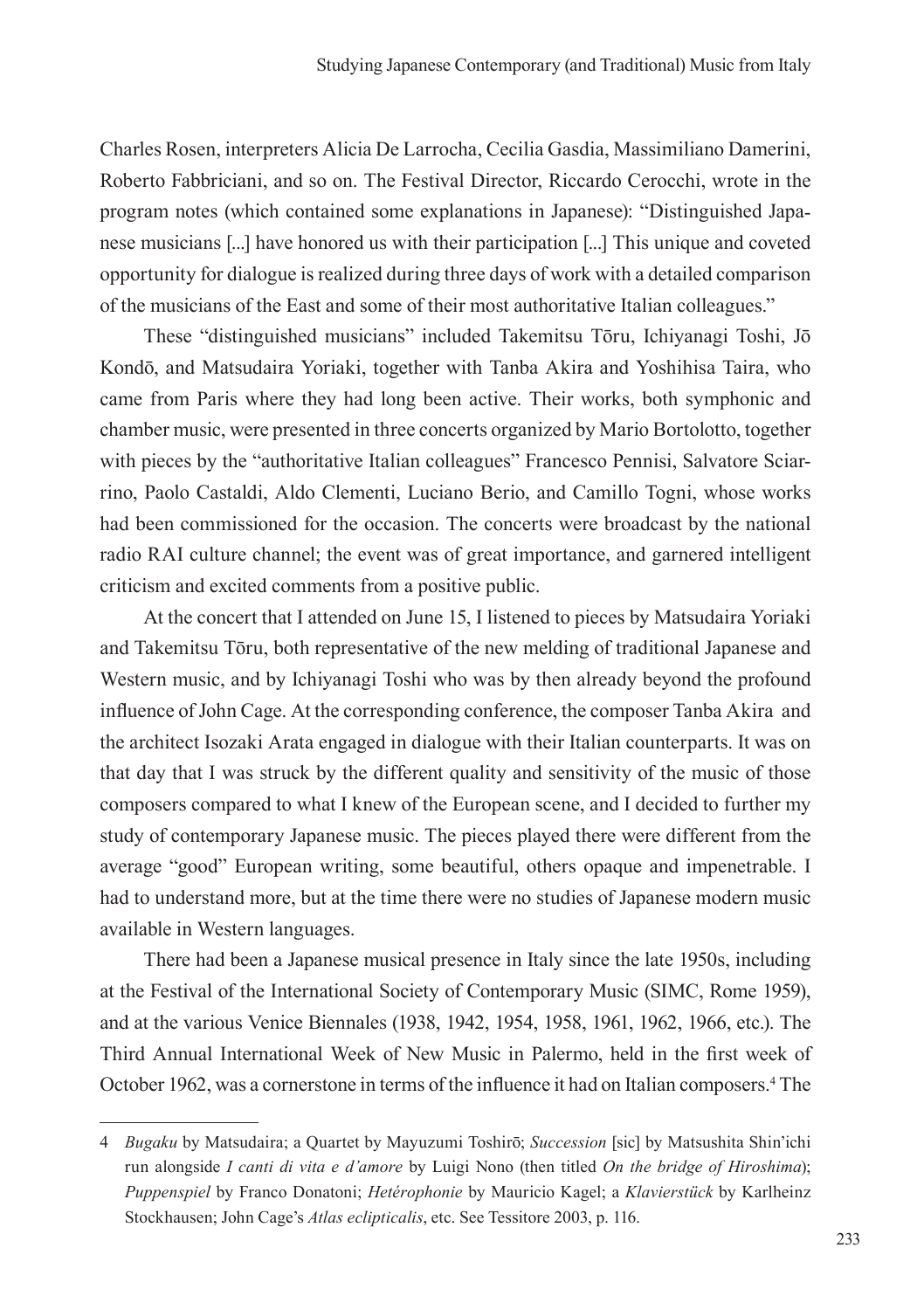presence of Japanese contemporary music in Italy increased from the end of the 1960s and during the 1970s, with a constructive partnership created between two new contemporary institutions in Rome in 1962, the Associazione Nuova Consonanza and the Japanese Cultural Institute, where we find such important figures as Giacinto Scelsi and Hirayama Michiko.<sup>5</sup> Together the two institutions produced concerts, meetings and exchanges of knowledge between Japanese and Italian composers, whereby both groups referred to and used a new international contemporary musical language. However, the ensuing response from the media was lackluster, with newspaper and magazine critics unable to truly grasp the specificity of what I had heard and what had intrigued me at the Sermoneta concert.<sup>6</sup>

Therefore I embarked on a long-term research project that involved not only studying texts but also getting to know composers, musicians, and musicologists: this was a new musical landscape that built upon a traditional one, and one about which there were few reference books in European languages (Malm 1959; Harich-Schneider 1973; Garfias 1975; Kikkawa 1984). My aim was to shed light on the state of contemporary Japanese music.

In 1987 I left for my first extended period of study and research, funded by a Monbushō grant, and in 1991 I graduated with a DMA in Musicology from Tokyo Geijutsu Daigaku (Tokyo University of the Arts, known more commonly as Geidai). My efforts culminated in 1998 with the Italian publication (Cafoscarina) of my book *Yōgaku: Japanese Music in the 20th Century* (English edition published by Scarecrow Press in 2002), hailed by some as the first comprehensive text on Western-style modern and contemporary Japanese music available in a Western language. Fellow researchers at the time in Tokyo included Judith Herd who had just completed a study on Japanese *yōgaku* for her Ph.D. (Herd 1987), Ury Eppstein (Eppstein 1994), and Emmanuelle Loubet, who was exploring the electroacoustic music scene (Loubet 1997−98). I had to study Japanese in order to be able to read the scarce Japanese literature (Togashi 1956; Inoue and Akiyama 1966; Akiyama 1979; Takeda 1980; Akiyama 1981, etc.) and to write my dissertation thesis. Virtually my entire cohort at Geidai Musicology―Chōki Seiji, Narazaki Yōko, Numano Yūji, Takaku Satoru and myself―turned to contemporary Japanese music, and ever since then we have all been fully active in research and publication.

<sup>5</sup> Nuova Consonanza was founded in 1959 by a group of young composers associated with Franco Evangelisti―Egisto Macchi, Mauro Bortolotti, Domenico Guaccero, Mario Bertoncini―and committed within the European trends of avant-garde music. See Tortora 1994, also the Appendice I "Michiko per Nuova Consonanza," p. 173.

<sup>6</sup> Galliano 2004.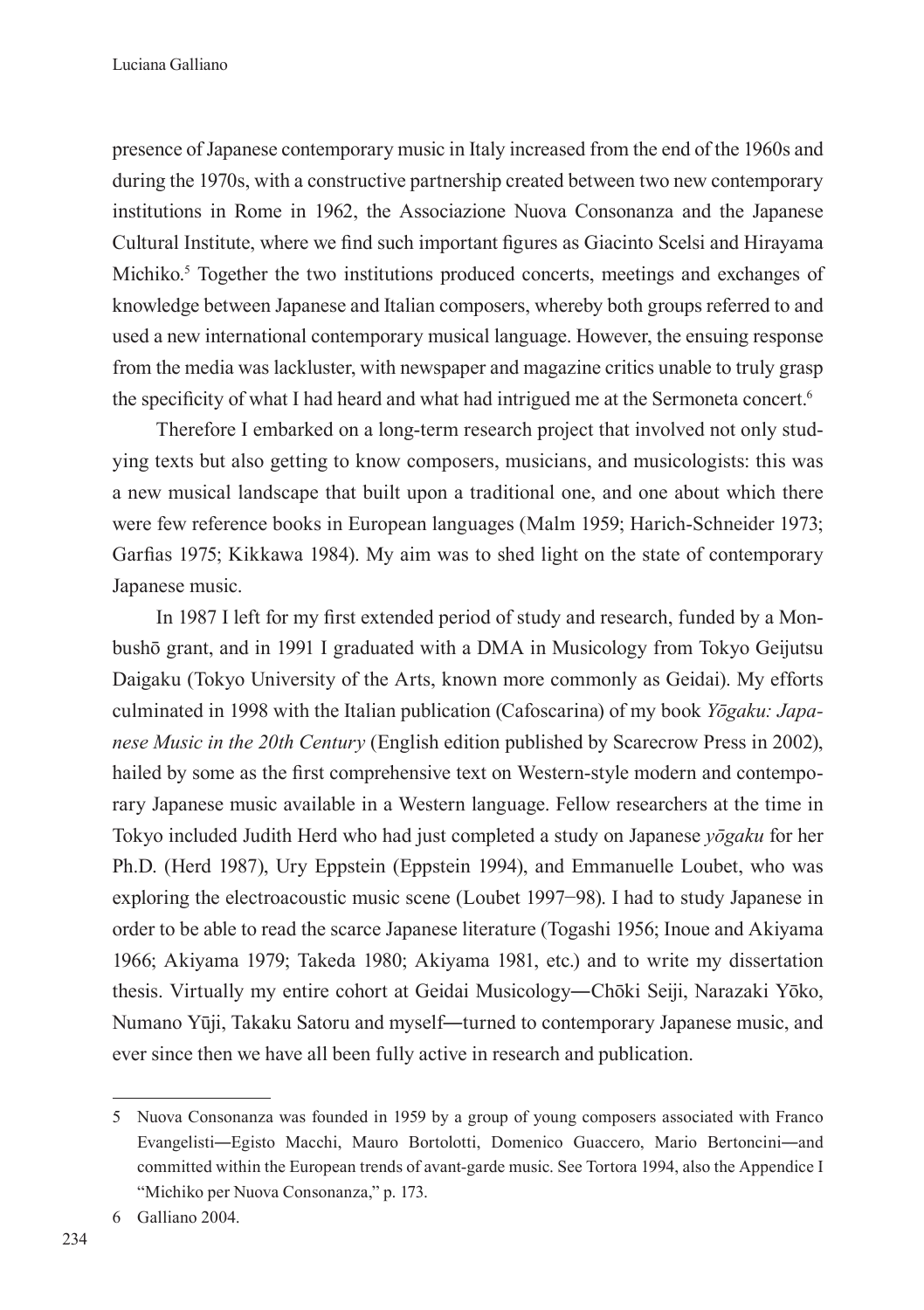It goes without saying that in order to understand music, we need to know where it comes from―the history and the people―and I was able to learn this musical tradition at Geidai. Nevertheless, at a certain point I felt I had to go deeper. Thanks to my first Nichibunken Fellowship, for ten months (September 2004−June 2005) I was able to study the history, theory and aesthetics of Noh theater, a keystone and source of different uniquely Japanese performing arts. I analyzed the themes and techniques of the music performed in Noh theatre, or Noh *opera* as I prefer to say, since this form is primarily singing accompanied by musical instruments. Previous scholarship tended to emphasize the literary and performative aspects of Noh, whereas I shifted the focus to the music itself. I was able to develop an understanding of the complex Noh repertoire with the wonderful resources of the Nichibunken library, conversations with fellow scholars, the musicians who made themselves available to my questions, and especially the ample time to research afforded me by the Nichibunken Fellowship. All of these factors allowed me to finish a manuscript on the work of composer Yuasa Jōji, the subject of my doctoral thesis, whose style was deeply influenced by his many years of experience as a *kokata* (child performer) in Noh. This was published in 2012 as *The Music of Jōji Yuasa* (Cambridge Scholars Publishing); the Japanese translation by Ono Michiko will be released by Artes Publishing in 2016.

I have been asked why I chose Yuasa, and not the more famous and established Takemitsu Tōru, to devote years of study and analysis to. Firstly, I very much liked Yuasa's music, of course, but I also found it fascinating that while Takemitsu was internationally known and considered intriguing *because* of his "exotic" nationality and unprecedented sensitivity to phrasing and instrumental color, Yuasa enjoyed an international reputation as a composer pure and simple (that is, with no regard for nationality), although his special mastery of techniques and time flow were obviously not Western but deeply Japanese.

Having studied in depth contemporary Japanese music and compared the output of both Italian/European and Japanese composers, I found the 1960s of great interest, and perhaps the most fertile and interesting period for contemporary music in Japan and in almost all Western countries. There has been much interest from scholars in this period and I felt compelled to continue to explore the Japanese music scene of the 1960s, looking at a group of extremely radical avant-garde Japanese artists that were part of an international movement called Fluxus. Fluxus was an incredibly innovative and creative movement, critical to the ensuing vanguard; it was the first, and to date the only, truly international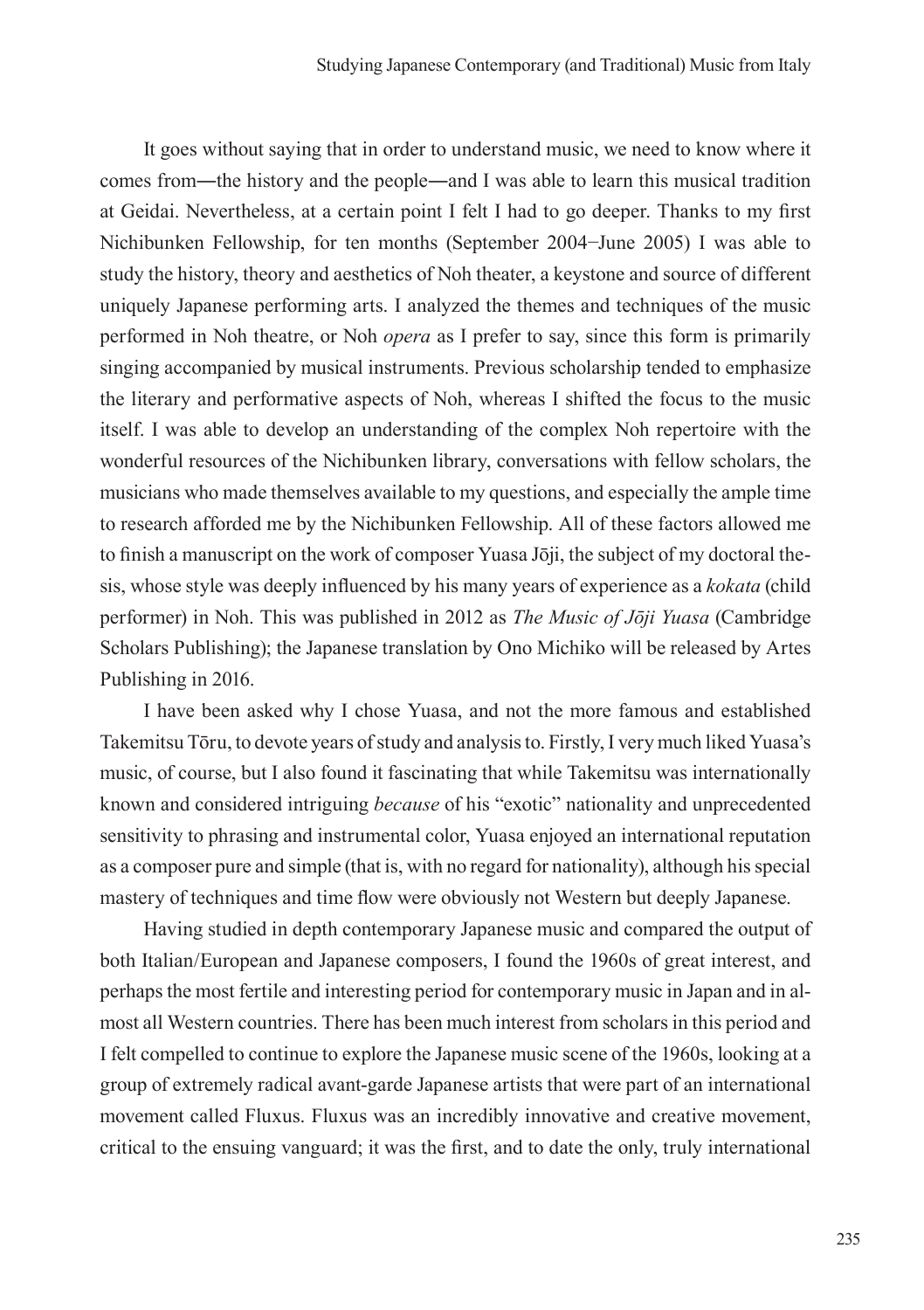group in which music played an important role conceptually. I started researching Japan Fluxus thanks to a Japan Foundation Fellowship (September−November 2011), and I was able to complete it with a second Nichibunken Fellowship (September 2014−March 2015). I examined important materials, and this led to a better understanding of the uniquely Japanese creative aspects within the international avant-garde movement.

By looking in depth at the restlessness of radical young artists in the 1960s, I was able to reveal a new dimension to avant-garde, one different to that of the "official" or recognized trope of Takemitsu, Yuasa, and their contemporaries. The musicians and the aesthetic of Fluxus in its Japanese meaning, i.e. the movement I studied and that existed, in my opinion at least, from the end of the 1950s until 1968, dwelt in a different concept of freedom, in an unprecedented depth in terms of the great themes of life, art, expression, social community, otherness, and gender. This new research involved a new survey focusing on the Japanese social scene and its discourse―this meant adding to music (in the conceptually wide understanding of Fluxus artists) the themes of contemporaneity and interculturality, and elaborating on concepts of "otherness," and on aspects of various social identifications and expressive issues in Japan mediated by musical production (performance, technology, textual and visual productions). I presented my research in two lectures (a 2014 Symposium titled "Music and Modernity in East Asia" at the Research Center for Japanese Traditional Music of the Kyoto City University of Arts, and at a 2015 Nichibunken Thursday seminar), and I am working toward publication.

Since I began my research on Japanese contemporary music, the number of scholars has increased and the caliber of research has greatly improved. It is true that musical "cultural postmodernism can be seen as an ideology *tout court* in the classic sense of a cultural system that conceals domination and inequality,"7 as composer Hosokawa Toshio confirms: "when we speak of culture, all of us understand that it is Western culture which is spoken of." Nevertheless, certain musical exchanges can act as paradigms of a "communicative action" as defined by Jürgen Habermas. "[C]ultural postmodernism…. [can conceal] domination and inequality," yet musicians, composers, musicologists, performers, organizers, institutions―an army of people―work together to produce a common world of (musical) intentions and meanings. This is a *communicative action* visà-vis Habermas: a negotiating, a using and exchanging of languages and representations,

<sup>7</sup> Born and Hesmondhalgh 2000, p. 21.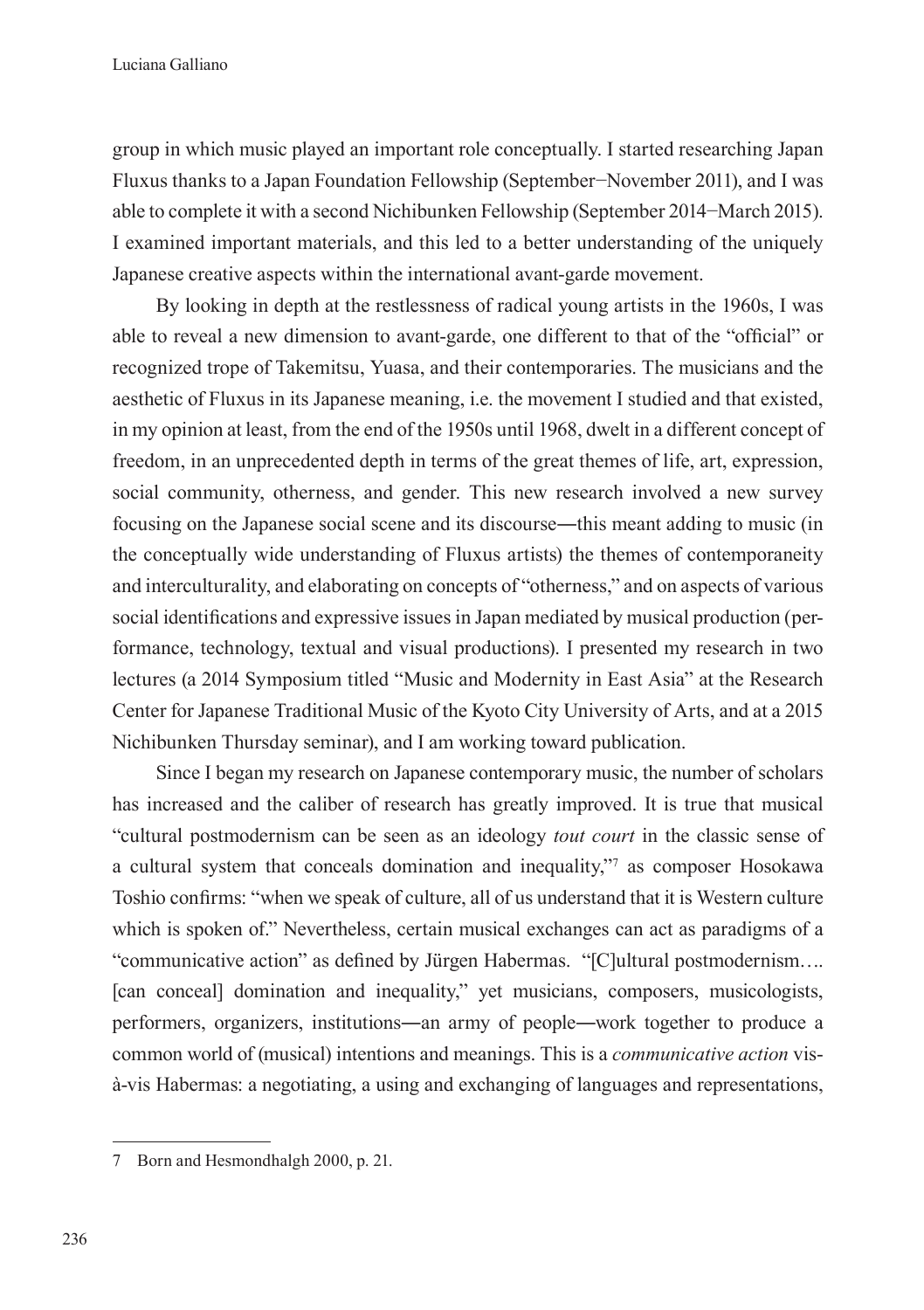sounds and thoughts, humanity and proximity, in which the Japanese are actors along with Italians, other Europeans, Americans and so on, and of which I am proud to be part of.

## **REFERENCES**

- Akiyama Kuniharu. *Nihon no sakkyokuka tachi*. 2 vols. Ongaku no Tomosha, 1979. Akiyama Teruo, ed. *Ongaku no techō: Takemitsu Tōru*. Tokyo: Aonisha, 1981.
- Gianmario Borio and Luciana Galliano, eds. *Music Facing Up to Silence: Writings on Tōru Takemitsu*. Pavia, Italy: Pavia University Press, 2010.
- Georgina Born and David Hesmondhalgh, eds. *Western Music and Its Others*. Berkeley: University of California Press, 2000.
- Charles R. Boxer. *The Christian Century in Japan: 1549−1650*. Los Angeles: University of California Press, 1951.
- Rudolph Dittrich. "Beiträge zur Kenntnis der japanischen Musik." *Mitteilungen der deutschen Gesellschaft für die Natur und Volkerkunde Ostasiens* 58:6 (1897), pp. 376–91.
- Ury Eppstein. *The Beginning of Western Music in Meiji Era Japan*. New York/Lewiston: Edwin Mellen, 1994.
- Luciana Galliano. *Yōgaku: Japanese Music in Twentieth Century*. Lanham MD: Scarecrow Press, 2002.
- *——*. "La ricezione della musica giapponese in Italia." In *Italia Giappone 450 anni*, ed. A. Tamburello. Roma: Isiao-Iuo, 2004, pp. 522*−*29.
- *——*, ed. *Ma. La sensibilità estetica giapponese*. Torino: EAM, 2004.
- *——. The Music of Jōji Yuasa*. Newcastle upon Tyne UK: Cambridge Scholars Publishing, 2012.
- *——*, ed. *Lotus. La musica di Toshio Hosokawa*. Milano: Auditorium, 2013.
- Robert Garfias. *Music of a Thousand Autumns: The Tōgaku Style of Japanese Court Music*. Los Angeles: University of California Press, 1975.
- Jürgen Habermas. *The Theory of Communicative Action: Reason and the Rationalization of Society*. Boston: Beacon Press, 1985.
- Eta Harich-Schneider. *A History of Japanese Music*. London: Oxford University Press, 1973.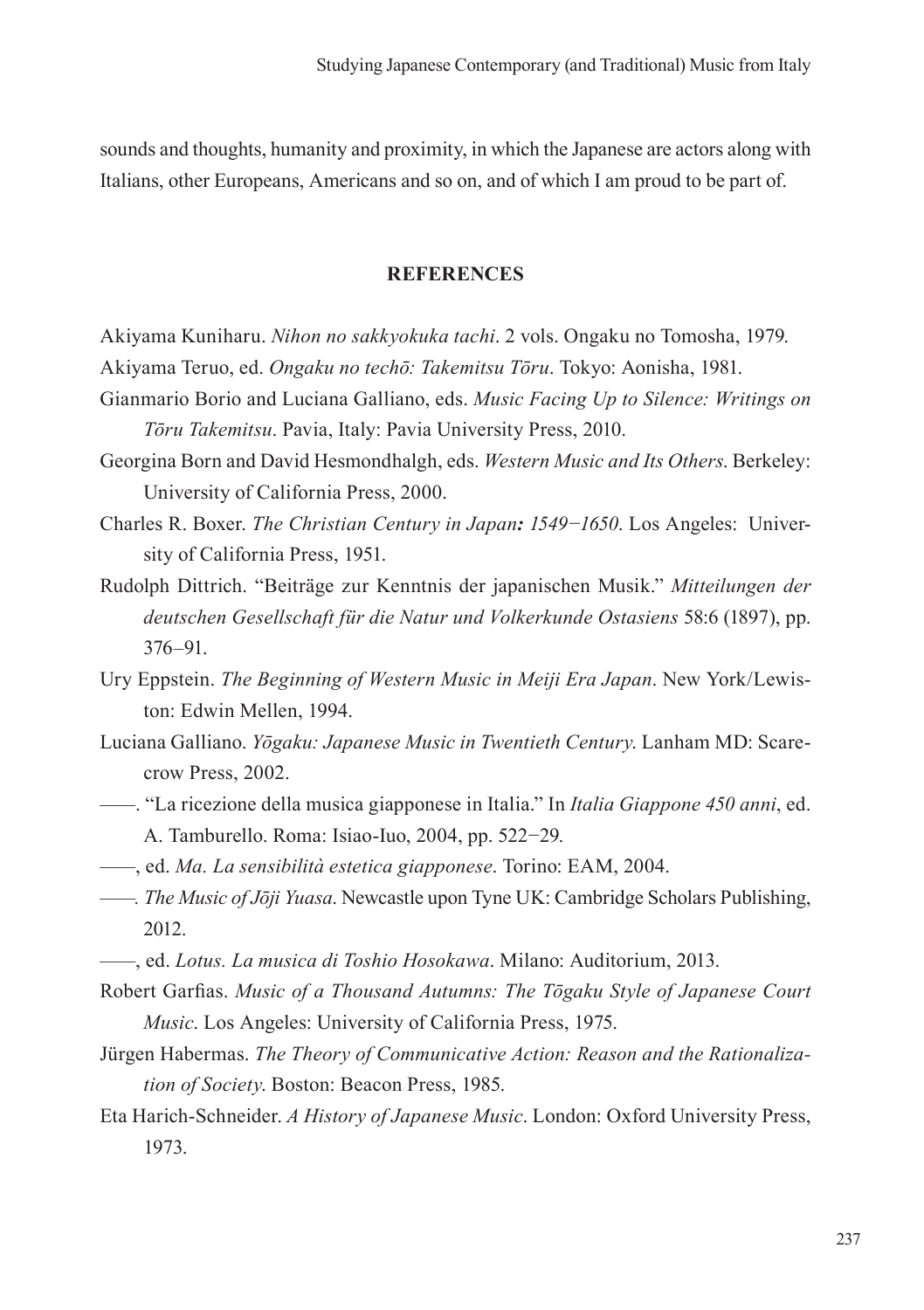- Thomas R. H. Havens. *Radicals and Realists in the Japanese Nonverbal Arts: The Avant-garde Rejection of Modernism*. Honolulu: University of Hawai'i Press, 2006.
- Judith A. Herd. *Change and Continuity in Japanese Contemporary Music*. Ph.D. dissertation, Brown University, 1987.
- Ichiyanagi Toshi. *Oto o kiku: Ongaku no ashita o kangaeru*. Tokyo: Iwanami Shoten, 1984.
- Inoue Takeshi and Akiyama Ryūei. *Nihon no ongaku hyakunen-shi*. Tokyo: Daiichihōki Shuppan, 1966.
- Kikkawa Eishi. *Vom Charakter der japanischen Musik*. Kassel: Bärenreiter, 1984.
- Kondō Jō. *Sen no ongaku*. Tokyo: Asahi Shuppansha, 1979.
- Emmanuelle Loubet. "The Beginnings of Electronic Music in Japan, with a Focus on the NHK Studio: The 1950s and 1960s." *Computer Music Journal* 21:4 (1997), pp. 11−22.
- *——*. "The Beginnings of Electronic Music in Japan, with a Focus on the NHK Studio: The 1970s." *Computer Music Journal* 22:1 (1998), pp. 49−55.
- William Malm. *Japanese Music and Japanese Instruments*. Tokyo: Tuttle, 1959.
- Jonathan McCollum and David G. Hebert, eds. *Theory and Method in Historical Ethnomusicology*. Lanham MD: Lexington Books, 2014.
- Leopold Müller. "Einige Notizen über die japanische Musik." *Mitteilungen der deutschen Gesellschaft für Natur und Völkerkunde Ostasiens* 6 (1874), pp. 13–31.
- Noël Peri. *Essai sur les gammes japonaises.* Paris: Librairie Orientaliste Paul Geuthner, 1939.
- Francis Piggott. *The Music and Musical Instruments of Japan.* London: Batsford, 1893.
- Takahashi Yūji. *Ongaku no oshie.* Tokyo: Shōbunsha, 1978.
- Takeda Akimichi. *Gendai ongaku nōto.* Tokyo: Shin'ya Sōshosha; Tōkyō Ongakusha, 1980.
- Takemitsu Tōru. *Ki no kagami, sōgen no kagami*. Tokyo: Shinchōsha, 1975.
- Floriana Tessitore, ed. *Visione che si ebbe nel cielo di Palermo. Le Settimane Internazionali Nuova Musica (1960*–*1968)*. Roma: CIDIM - Rai Eri, 2003.
- Togashi Yasushi. *Nihon no sakkyokuka*. Tokyo: Ongaku no Tomosha, 1956.
- Alison Tokita and David W. Hughes, eds. *The Ashgate Research Companion to Japanese Music*. Burlington VT: Ashgate Publishing, 2008.
- Tōkyō Geijutsu Daigaku Hyakunen-shi Henshū Iinkai, ed. *Tōkyō Geijutsu Daigaku*